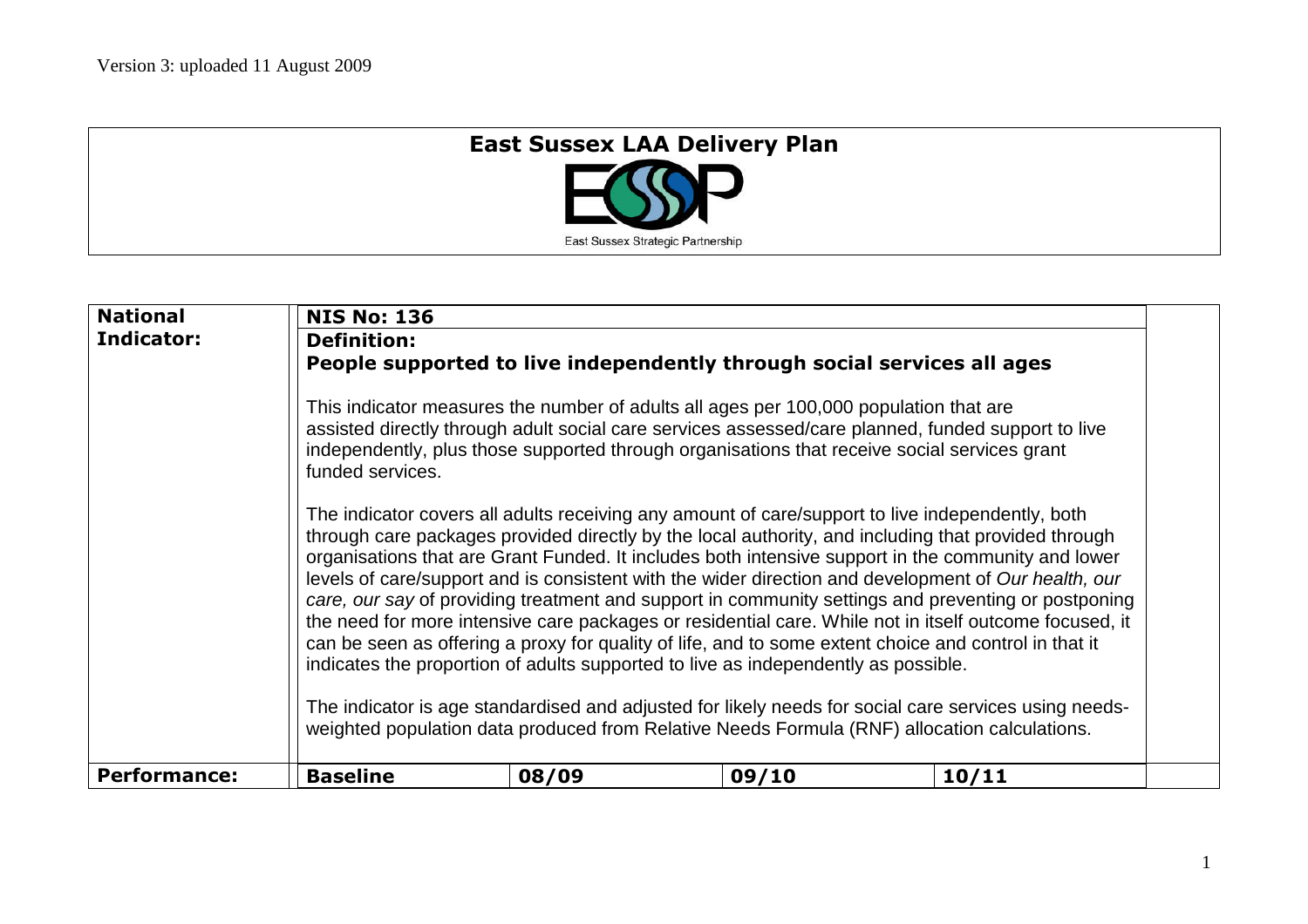|                                               | 11658                                                                                                                                                                                                                                                                                                                                                                                                                                                                                                                                                                                                                                                                                                                                                                                                                                                                                                                                                                                          | 12158 | 12673 | 13175                                                                                                                                                                                                                                                                                                                                                                     |  |
|-----------------------------------------------|------------------------------------------------------------------------------------------------------------------------------------------------------------------------------------------------------------------------------------------------------------------------------------------------------------------------------------------------------------------------------------------------------------------------------------------------------------------------------------------------------------------------------------------------------------------------------------------------------------------------------------------------------------------------------------------------------------------------------------------------------------------------------------------------------------------------------------------------------------------------------------------------------------------------------------------------------------------------------------------------|-------|-------|---------------------------------------------------------------------------------------------------------------------------------------------------------------------------------------------------------------------------------------------------------------------------------------------------------------------------------------------------------------------------|--|
| <b>Indicator Lead:</b>                        | Samantha Williams, Assistant Director, Planning, Performance and Engagement Adult<br><b>Social Care 01273 482115</b>                                                                                                                                                                                                                                                                                                                                                                                                                                                                                                                                                                                                                                                                                                                                                                                                                                                                           |       |       |                                                                                                                                                                                                                                                                                                                                                                           |  |
| <b>Partners:</b>                              | Providers of Grant Funded Services (in excess of 40 organisations). The grant funded services<br>provided by these organisations are included in the indicator. We therefore have to work in<br>partnership to ensure we are providing the and reporting agreed levels of service.<br>This indicator (by its definition) focuses on services provided via Social Services. The<br>partnership arrangements supporting delivery of this indicators are therefore less tangible.<br>Performance against this indicator will be monitored through the Adult Social Care Performance<br>Board in the first instance. Performance will also be reported to the Promoting a Healthy Old<br>Age Steering Group - one of the implementation workstreams of the Joint Older Peoples<br>Commissioning Strategy. The PCT's are members of this group.<br>At the time of writing, there are limited opportunities for partners to contribute in a meaningful<br>way to performance against this indicator. |       |       |                                                                                                                                                                                                                                                                                                                                                                           |  |
| <b>Steering Group/</b><br><b>Partnership:</b> | <b>Adult Social Care Performance Board</b>                                                                                                                                                                                                                                                                                                                                                                                                                                                                                                                                                                                                                                                                                                                                                                                                                                                                                                                                                     |       |       |                                                                                                                                                                                                                                                                                                                                                                           |  |
| <b>Specific Sub</b><br><b>Targets:</b>        | of home care                                                                                                                                                                                                                                                                                                                                                                                                                                                                                                                                                                                                                                                                                                                                                                                                                                                                                                                                                                                   |       |       | There are no specific sub targets for this indicator. It is possible to break the indicator<br>down by client category e.g. adults with a learning disability; adults with a physical<br>disability. It is also possible to break the indicator down by the services provided e.g.<br>the number of people in receipt of community meals; the number of people in receipt |  |
| <b>Links with Other</b>                       | <b>Joint Older Peoples Commissioning Strategy</b>                                                                                                                                                                                                                                                                                                                                                                                                                                                                                                                                                                                                                                                                                                                                                                                                                                                                                                                                              |       |       |                                                                                                                                                                                                                                                                                                                                                                           |  |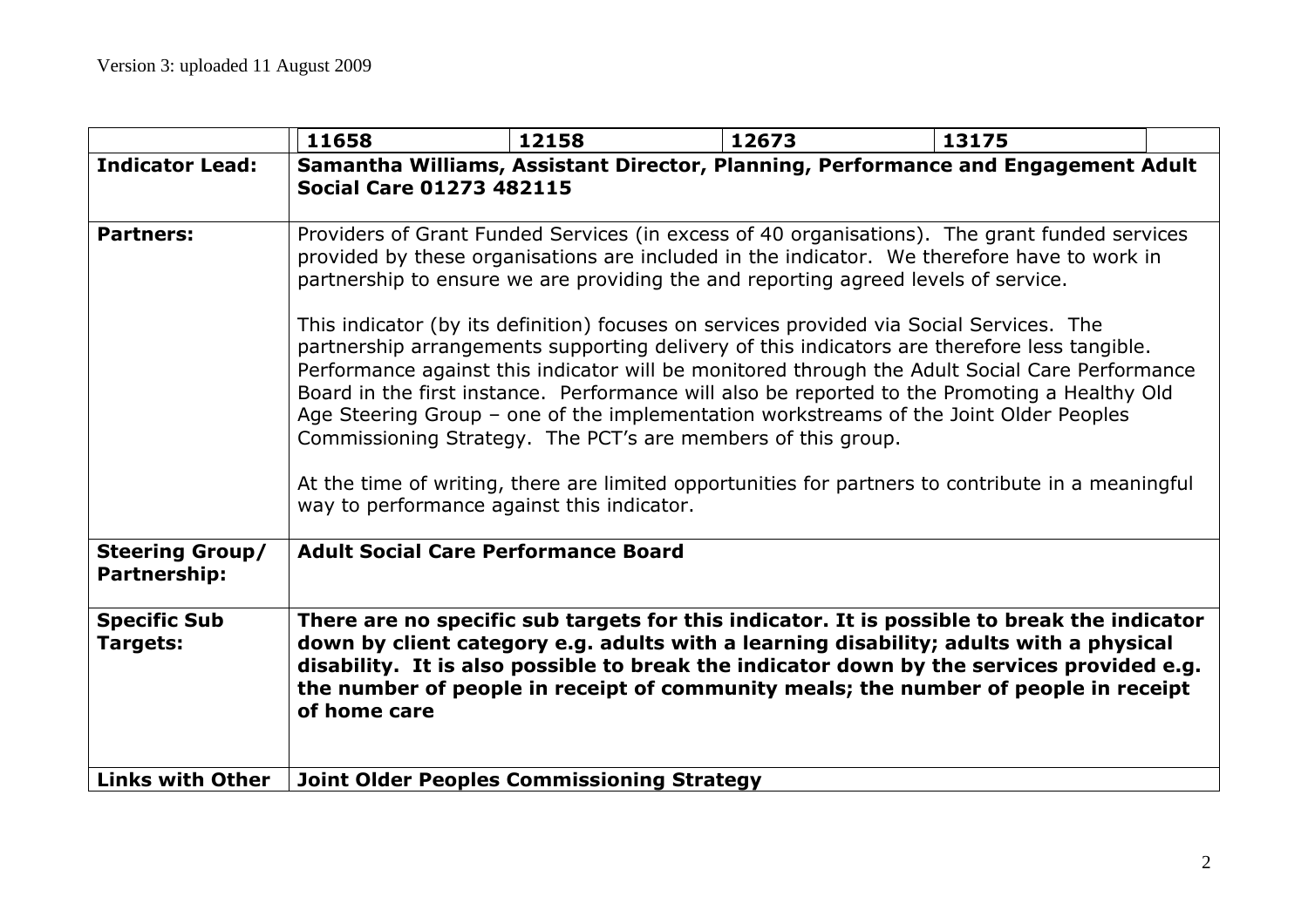| <b>Plans:</b>          | http://esccwebsite/socialcare/policiesandplans/adultservices/commissioningstrategies/default.htm<br>(various references throughout the document)<br><b>Adult Social Care 3 Year Plan</b><br>http://esccwebsite/socialcare/whoweare/downloadthreeyearplan.htm<br>(Pages 7 and 17)<br><b>ESCC Council Plan</b><br>http://esccwebsite/yourcouncil/about/keydocuments/councilplan/councilplanchapters/default.htmAdult<br>(Pages 3 and 15)<br>Page<br><b>Social Care Annual Business Plan</b><br>(Paqes 6 and 34)<br>Please contact Susanne Crosby on 01273 481251, for further details on the Business Plan.<br><b>Putting People First</b> |                                                                                                                                                                                                                                                                                                                                     |  |  |  |
|------------------------|------------------------------------------------------------------------------------------------------------------------------------------------------------------------------------------------------------------------------------------------------------------------------------------------------------------------------------------------------------------------------------------------------------------------------------------------------------------------------------------------------------------------------------------------------------------------------------------------------------------------------------------|-------------------------------------------------------------------------------------------------------------------------------------------------------------------------------------------------------------------------------------------------------------------------------------------------------------------------------------|--|--|--|
|                        |                                                                                                                                                                                                                                                                                                                                                                                                                                                                                                                                                                                                                                          |                                                                                                                                                                                                                                                                                                                                     |  |  |  |
| <b>Risks/Barriers:</b> | <b>Risk/Barrier</b><br>1. Ability to sustain level of increase<br>over three years<br>2. Lack of opportunity for partners to be<br>meaningfully engaged in improving<br>performance against this indicator                                                                                                                                                                                                                                                                                                                                                                                                                               | <b>Mitigating Action</b><br>Performance management arrangements and<br>forward planning arrangements through the<br>Performance Board<br>Active membership and discussions through<br>the regional ADASS (Assoc. of Directors of<br>Adult Social Services) Performance Group will<br>identify ways in which other LA's are tackling |  |  |  |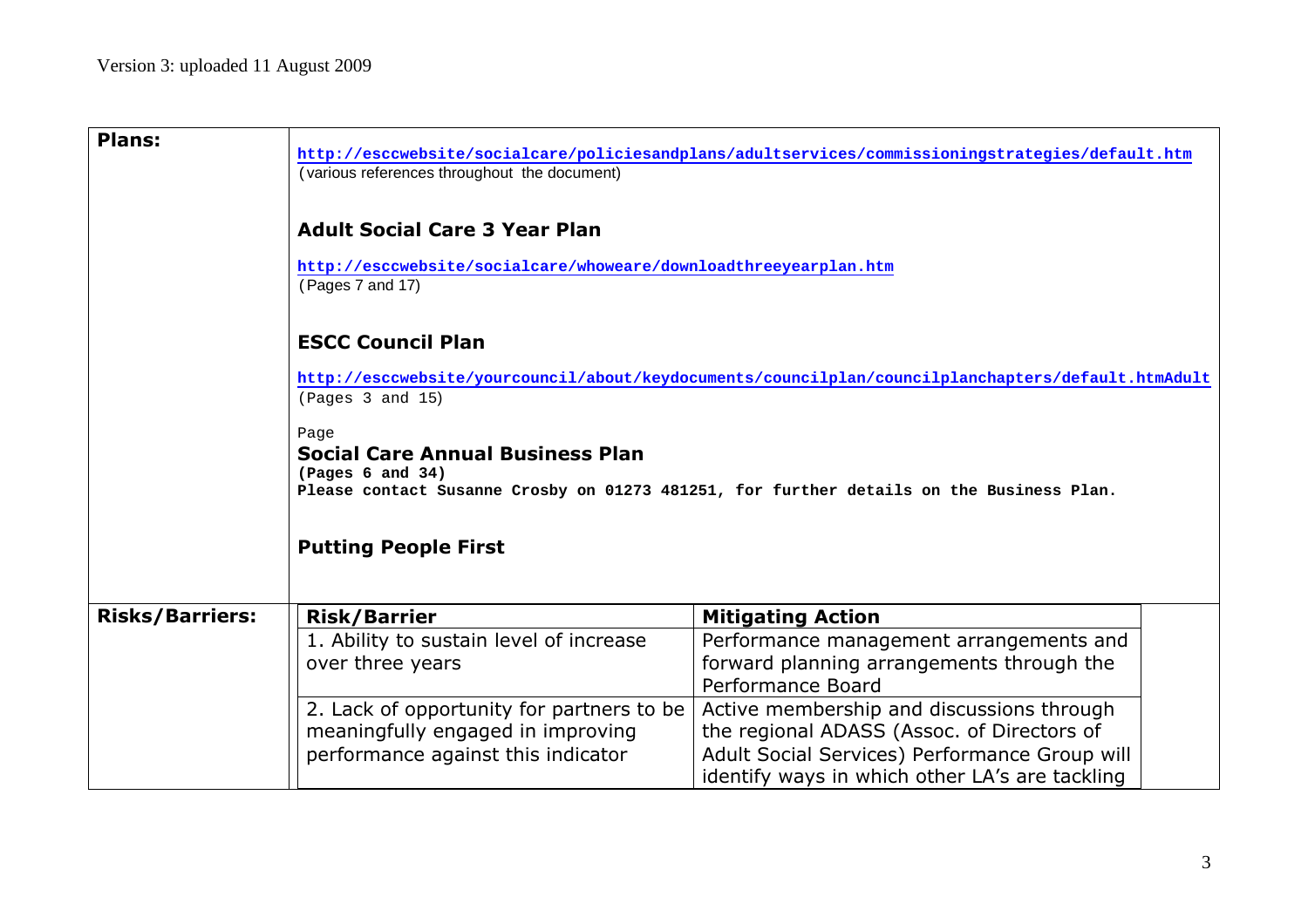|                   |                                                                                                                                                                                                                                                                                                                                                                                                                                                                                     | this problem. |  |  |  |
|-------------------|-------------------------------------------------------------------------------------------------------------------------------------------------------------------------------------------------------------------------------------------------------------------------------------------------------------------------------------------------------------------------------------------------------------------------------------------------------------------------------------|---------------|--|--|--|
| <b>Resources:</b> | The services provided to support people to live at home are funded through the Community Care<br>budget. At the time of writing, the grant funded services include a wide range of projects<br>funded through different grants available to Adult Social Care, British Red Cross (carers respite<br>service); East Sussex Hearing Resource centre (Community support service); Age Concern<br>(Home from hospital); Mencap (social projects for people with learning disabilities). |               |  |  |  |